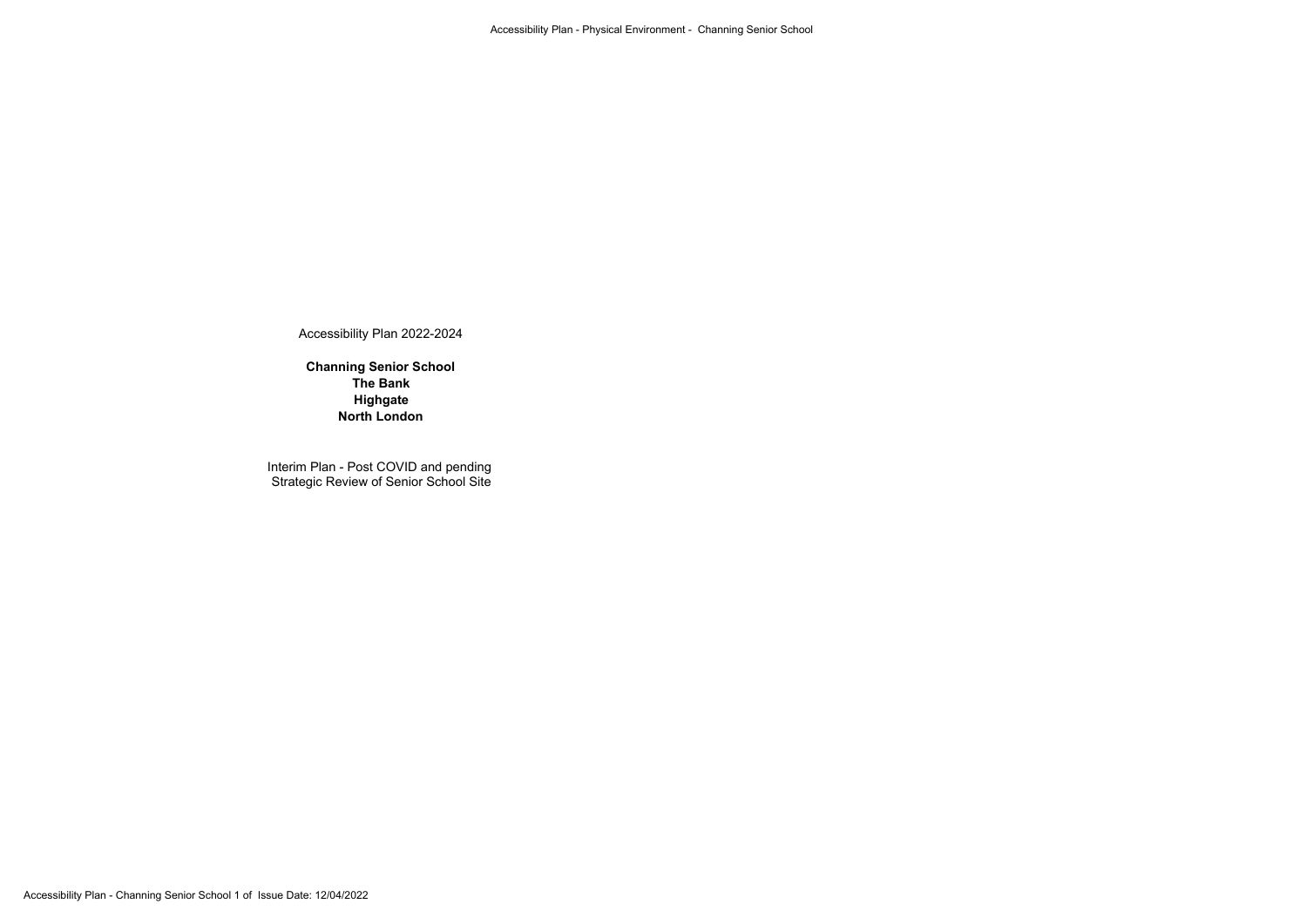| 1.00 | <b>Introduction</b>                                                                                                                                                                                                                            |  |  |
|------|------------------------------------------------------------------------------------------------------------------------------------------------------------------------------------------------------------------------------------------------|--|--|
| 1.01 | This purpose of this document is to set out the School's plans for the improvement of accessibility to<br>the School's Curriculum, Written Information and Physical Environment as required by Part 6 of the<br>Equality Act 2010.             |  |  |
| 1.02 | This plan covers the period 1st April 2022 - 31 March 2024 and is indicative beyond this timescale                                                                                                                                             |  |  |
| 1.03 | The plan is based on an earlier review by Evans Architects. Unfortunately the school deferred<br>planned updates due to COVID. Future amendments will be made as part of the schools wider<br>review of it's estate currently underway         |  |  |
| 1.04 | It is intended that the Plan be maintained as a 'live' document and thus each section incorporates<br>space to confirm the date a goal or target has been achieved and the benefits achieved as a result as<br>part of the evaluation process. |  |  |
| 1.05 | The Plan should be reviewed and updated annually to ensure that it remains current and part of the<br>strategic development planning process for the school as a whole.                                                                        |  |  |
| 1.10 | <b>Guidance Documents</b>                                                                                                                                                                                                                      |  |  |
| 1.11 | This plan has been based on the guidance document 'Accessible Schools: Planning to increase<br>access to schools for disabled pupils' published by the Department for Education and Schools 2002.                                              |  |  |
| 1.20 | Access to the Curriculum - A separte Annex prepared bt the School SENCO is provided                                                                                                                                                            |  |  |
| 1.21 | <b>Intentionally Blank</b>                                                                                                                                                                                                                     |  |  |
| 1.22 | This section of the plan may or may not include a cost against each item as many items bear an<br>internal cost only. Where a cost is not shown the target date column should be relied upon to indicate<br>the planned completion date.       |  |  |
| 1.30 | <b>Access to Written Information</b>                                                                                                                                                                                                           |  |  |
| 1.31 | The plan set out at Section B is based on a review of the School's written information.                                                                                                                                                        |  |  |
| 1.32 | This section of the plan may or may not include a cost against each item as many items bear an<br>internal cost only. Where a cost is not shown the target date column should be relied upon to indicate<br>the planned completion date.       |  |  |
| 1.40 | <b>Access to the Physical Environment</b>                                                                                                                                                                                                      |  |  |
|      |                                                                                                                                                                                                                                                |  |  |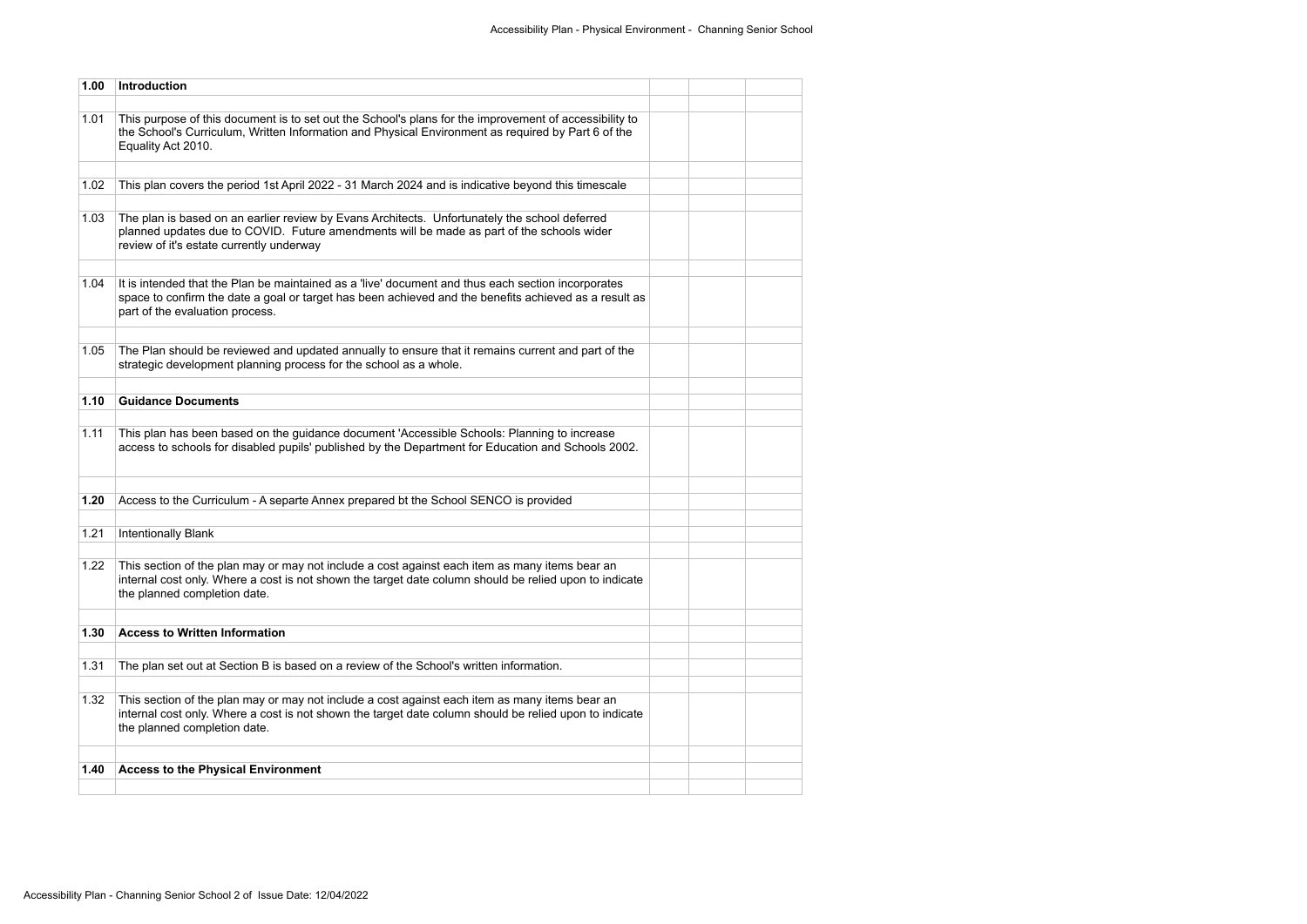| 1.41 | The plan set out in Section C of this report is based on an Access Audit of the school site completed<br>in 2006 by Evans Jones LLP. In order to monitor progress against these recommendations the site<br>was re-inspected on 26th September 2017 and the recommendations of the original audit updated<br>accordingly.                           |  |  |
|------|-----------------------------------------------------------------------------------------------------------------------------------------------------------------------------------------------------------------------------------------------------------------------------------------------------------------------------------------------------|--|--|
|      |                                                                                                                                                                                                                                                                                                                                                     |  |  |
| 1.42 | The findings of this inspection are summarised in a separate addendum report dated 28th September<br>2017. This summarises progress since the original audit and over the period of the previous<br>Accessibility Plan. For further details of any particular recommendations refer to this report and the<br>original audit.                       |  |  |
|      |                                                                                                                                                                                                                                                                                                                                                     |  |  |
| 1.43 | The 2017 revision completed a new audit of the Sports/PAC/6th Form centre dated 26th September<br>2017 and this should be referred to where reference is made to this block.                                                                                                                                                                        |  |  |
| 1.44 | References against each item are taken from the addendum report dated 28th September 2017 and<br>Access Audit of Sports/PAC/6th Form dated 26th September 2017.                                                                                                                                                                                     |  |  |
|      |                                                                                                                                                                                                                                                                                                                                                     |  |  |
| 1.45 | Costs are based on each item of work being completed on a 'one off' basis for spot items of work.<br>Costs are approximate only and should be used for budget purposes only.                                                                                                                                                                        |  |  |
|      |                                                                                                                                                                                                                                                                                                                                                     |  |  |
| 1.46 | No allowance has been made for VAT, Statutory charges or professional fees                                                                                                                                                                                                                                                                          |  |  |
|      |                                                                                                                                                                                                                                                                                                                                                     |  |  |
| 1.47 | Where it is considered that works will be completed as part of a wider maintenance or refurbishment<br>project, at no additional cost to the process they will be quoted as zero cost items i.e. Where we<br>recommend that a wall is painted a contrasted colour as part of planned decoration we would argue<br>that there is no additional cost. |  |  |
|      |                                                                                                                                                                                                                                                                                                                                                     |  |  |
| 1.48 | Certain items of work may require Statutory approval and the School should seek advice before<br>proceeding with any major items of work.                                                                                                                                                                                                           |  |  |
|      |                                                                                                                                                                                                                                                                                                                                                     |  |  |
| 1.49 | Where items of work are shown as year 3+ it is intended that these items shall be rolled into the next<br>accessibility plan or a later plan depending on the nature of the work, it's cost and the budget<br>available to the school in the future.                                                                                                |  |  |
|      |                                                                                                                                                                                                                                                                                                                                                     |  |  |
| 1.50 |                                                                                                                                                                                                                                                                                                                                                     |  |  |
|      | Works within the 3+ category should be considered works that have been identified for completion at<br>some point in the future rather than works that will be completed immediately after the end of year 3.                                                                                                                                       |  |  |
|      |                                                                                                                                                                                                                                                                                                                                                     |  |  |
|      |                                                                                                                                                                                                                                                                                                                                                     |  |  |
|      |                                                                                                                                                                                                                                                                                                                                                     |  |  |
|      |                                                                                                                                                                                                                                                                                                                                                     |  |  |
|      |                                                                                                                                                                                                                                                                                                                                                     |  |  |
|      |                                                                                                                                                                                                                                                                                                                                                     |  |  |
|      |                                                                                                                                                                                                                                                                                                                                                     |  |  |
|      |                                                                                                                                                                                                                                                                                                                                                     |  |  |
|      |                                                                                                                                                                                                                                                                                                                                                     |  |  |
|      |                                                                                                                                                                                                                                                                                                                                                     |  |  |
|      |                                                                                                                                                                                                                                                                                                                                                     |  |  |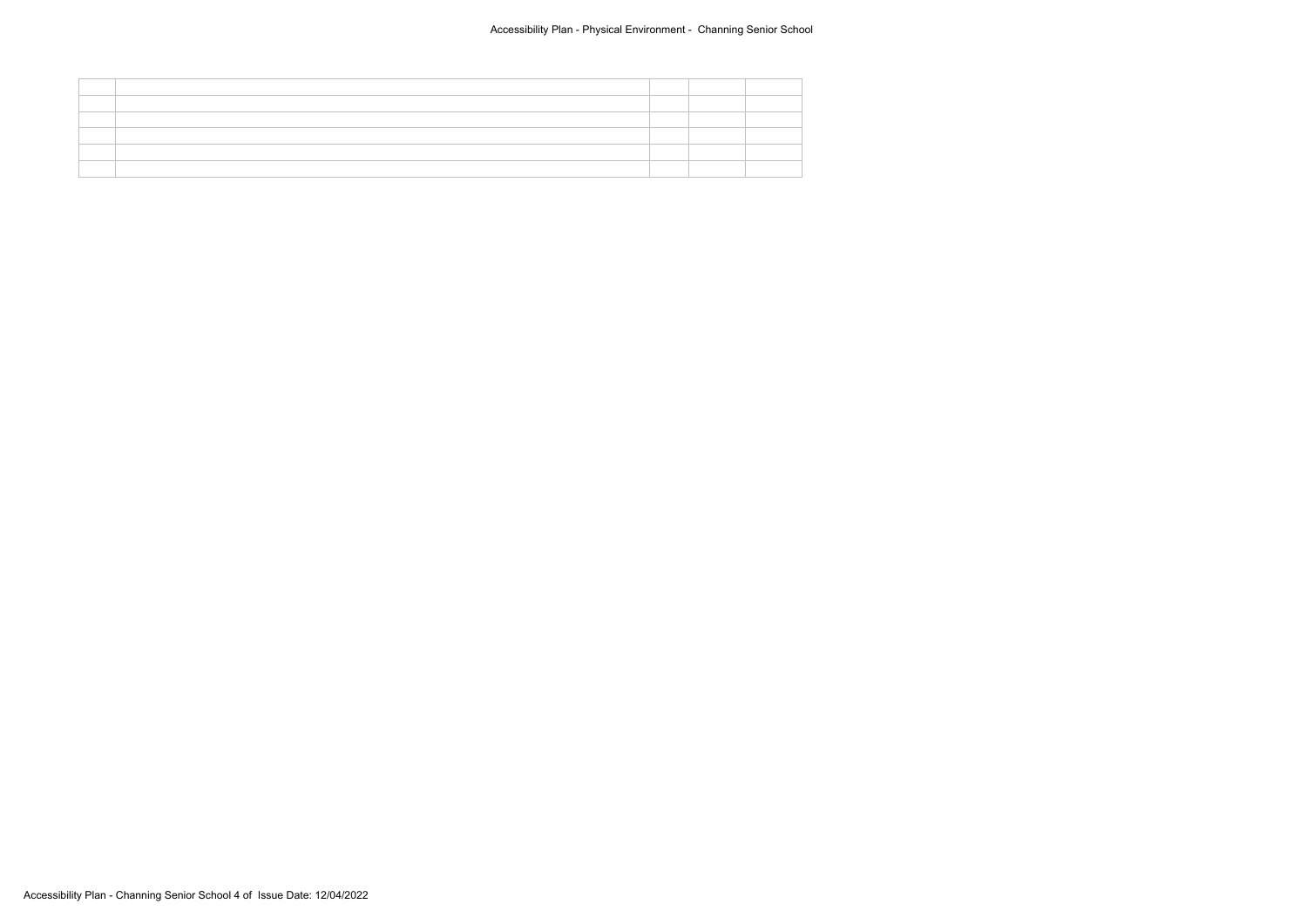| Item                                                | Location<br><b>Vertical Circulation and Access to Specialist Classrooms</b> | Recommendation                                                                                                                                                     | 2022<br>YEAR 1 $(E)$ | 2023<br>YEAR 2<br>(E) | YEAR 3<br>(E) | 2024 2024+<br>YEAR 3+<br>(E) | <b>Target Date</b>         | Date Achieved | Benefit achieved                                          |
|-----------------------------------------------------|-----------------------------------------------------------------------------|--------------------------------------------------------------------------------------------------------------------------------------------------------------------|----------------------|-----------------------|---------------|------------------------------|----------------------------|---------------|-----------------------------------------------------------|
| 2.1.6                                               | Haigh House front entrance                                                  | Install signage with instructions for use of alternative entrance                                                                                                  |                      |                       |               |                              |                            | Complete      |                                                           |
| 2.1.8<br>2.1.10                                     | Haigh House ramp entrance<br>Haigh House route from ramp                    | Put "meet and greet" procedure in place for access via entrance adjacent to<br>A11<br>Replace 2 doors en-route between reception and entrance adjacent to A11 with |                      |                       | 2200          |                              | Easter 2024                | Complete      | Review as part of wider site review. New Accesible access |
|                                                     | entrance to reception                                                       | new doors achieving minimum 750mm clear width                                                                                                                      |                      |                       |               |                              |                            |               | now in place.                                             |
|                                                     | <b>Circulation Between Buildings and Access to Sports Pitches</b>           |                                                                                                                                                                    |                      |                       |               |                              |                            |               |                                                           |
| 2.3.1a                                              | Entrance gate                                                               | Replace knob control with lever type control.                                                                                                                      |                      |                       |               |                              | 150 2024+                  |               |                                                           |
| 2.3.3a                                              |                                                                             | Route to rear reception entrance   Provide permanent signage to rear Reception entrance.                                                                           |                      | 120                   |               |                              | Complete                   |               |                                                           |
| 2.3.6a                                              | <b>External Steps generally</b>                                             | Apply contrasting nosings to external steps                                                                                                                        |                      | 400                   |               |                              | Summer 2023                |               | Ongoing                                                   |
|                                                     | Platform lift                                                               | Re-grade ground levels to bottom landing of Brunner House platform lift to                                                                                         |                      |                       |               |                              | Complete                   |               |                                                           |
| 2.3.7a                                              |                                                                             | achieve level threshold                                                                                                                                            |                      |                       |               |                              |                            |               |                                                           |
| 2.3.7c                                              | Platform lift                                                               | Install glazed roof enclosure to Brunner House platform lift                                                                                                       |                      | 2250                  |               |                              | 2023                       |               |                                                           |
| 2.3.08a                                             | Platform lift - Brunner house                                               | Create external refuge area                                                                                                                                        | 130                  |                       |               |                              | Summer 2022                |               |                                                           |
|                                                     | level<br><b>Haigh House - Entrances</b>                                     |                                                                                                                                                                    |                      |                       |               |                              |                            |               |                                                           |
| 2.4.1.1d                                            | Ped approach                                                                | Form contrasted landing under each cantilevered bench                                                                                                              |                      |                       |               | 200                          | $2024+$                    |               |                                                           |
| 2.4.1.1e                                            | Ped gate                                                                    | Lower intercom to within 1200mm of pavement level and re-mount on front face                                                                                       |                      |                       |               | 150                          | $2024+$                    |               |                                                           |
| 2.4.1.1f                                            | Ped gate                                                                    | of pier<br>Fit contrasted back board behind pedestrian gate release button                                                                                         | 60                   |                       |               |                              | Summer 2022                |               |                                                           |
| 2.4.1.1g                                            | Dining steps                                                                | Install tactile "corduroy" landing at head of dining room steps                                                                                                    | 200                  |                       |               |                              | Summer 2022                |               |                                                           |
| 2.4.1.3a                                            | Main entrance<br>Main entrance                                              | Paint entrance doors in contrasting colour internally                                                                                                              | 100<br>200           |                       |               |                              | Summer 2022<br>Summer 2022 |               |                                                           |
| 2.4.1.3b                                            | Rear Entrance                                                               | Fit new Yale lock with lever type control.<br>Replace double door set with single or door and a half set to achieve 800mm                                          | 2000                 |                       |               |                              | Summer 2022                |               |                                                           |
| 2.4.1.4b                                            |                                                                             | clear width.                                                                                                                                                       |                      |                       |               |                              |                            |               |                                                           |
| <u>2.4.1.7a</u>                                     | Rear Entrance<br>Rear Entrance                                              | Adjust rear reception door to achieve maximum 30 Newtons opening force<br>Lower key pad to rear reception doors to maximum 1200mm and move pot                     | 20<br>50             |                       |               |                              | Summer 2022<br>Summer 2022 |               |                                                           |
| 2.4.1.7b                                            |                                                                             | plant obstructing access                                                                                                                                           |                      |                       |               |                              |                            |               |                                                           |
| 2.4.1.8a<br>2.4.1.9a                                | Entrances<br>Entrances                                                      | Apply contrasting nosings to steps.<br>Apply contrasting nosings to steps.                                                                                         | 40<br>50             |                       |               |                              | Summer 2022<br>Summer 2022 |               |                                                           |
| 2.4.1.10 <sub>b</sub>                               | Dining entrance                                                             | Extend handrail to shorter section of dining room steps to give support to either 110                                                                              |                      |                       |               |                              | Summer 2022                |               |                                                           |
|                                                     | Lower ground floor entrance                                                 | side full length of flight                                                                                                                                         |                      |                       |               |                              | Summer 2022                |               |                                                           |
| 2.4.1.23                                            |                                                                             | Adjust new lower ground floor entrance door to achieve maximum 30 Newtons 30<br>opening force                                                                      |                      |                       |               |                              |                            |               |                                                           |
|                                                     | <b>Haigh House - Reception/School Office</b>                                |                                                                                                                                                                    |                      |                       |               |                              |                            |               |                                                           |
| 2.4.2.2c                                            | Reception/School Office                                                     | Alter secondary reception desk to form low level position with clear knee space<br>beneath                                                                         |                      |                       | 1100          |                              | Summer 2023                |               |                                                           |
| 2.4.2.2e                                            | Reception/School Office                                                     | Widen office door to achieve 800mm clear width                                                                                                                     |                      |                       |               | 1000                         | 2024+                      |               |                                                           |
| 2.4.3.1f                                            | <b>Haigh House - Head's Office</b><br><b>GF Meeting</b>                     | Purchase portable hearing loop and instruct staff in its use.                                                                                                      |                      | 250                   |               |                              | Complete                   |               |                                                           |
| 2.4.3.1q                                            | <b>GF Meeting</b>                                                           | Widen door opening to Room A14 to achieve minimum 800 clear width                                                                                                  |                      | 1500                  |               |                              | Summer 2023                |               |                                                           |
|                                                     | <b>Haigh House - Horizontal Circulation</b>                                 |                                                                                                                                                                    |                      |                       |               |                              |                            |               |                                                           |
| 2.4.5.1a<br>2.4.5.1 <sub>b</sub>                    | General<br>General                                                          | Highlight doors when redecorating<br>Implement colour coding scheme throughout School                                                                              |                      |                       |               | <sup>n</sup>                 | Ongoing<br>$2024 +$        |               |                                                           |
| 2.4.5.2                                             | Lower ground floor                                                          | Widen door openings to lower level of ground floor.                                                                                                                |                      | 10000                 |               |                              | $2023+$                    |               |                                                           |
| 2.4.5.3a<br>2.4.5.3 <sub>b</sub>                    | Ground Floor corridor<br>Ground Floor corridor                              | Paint skirtings in darker tone.                                                                                                                                    |                      |                       | 1100          |                              | Ongoing<br>Summer 2023     |               |                                                           |
| 2.4.5.9a                                            | Lower ground floor                                                          | Replace vinyl in darker tone.<br>Fit additional handrail to lower ground floor ramp.                                                                               |                      |                       | 400           |                              | Summer 2023                |               |                                                           |
| 2.4.5.9 <sub>b</sub>                                | Lower ground floor                                                          | Fit contrasting landings at head and base of lower ground floor ramp                                                                                               |                      |                       |               | 275                          | $2024+$                    |               |                                                           |
| <b>Haigh House - Stairs</b><br>2.4.6.2 <sub>b</sub> | 3rd floor music                                                             | Fit handrails to bottom flight.                                                                                                                                    |                      |                       |               | 1100                         | $2024+$                    |               |                                                           |
| 2.4.6.2c                                            | 3rd floor music                                                             | Install additional light fitting over bottom flight.                                                                                                               |                      | 200                   |               |                              | Summer 2023                |               |                                                           |
| 2.4.6.2d                                            | 3rd floor music                                                             | Fit anti-glare film to window on half landing                                                                                                                      |                      |                       |               | 110                          | 2024+                      |               |                                                           |
| 2.4.6.3a<br>2.4.6.4a                                | <b>Stairs</b><br>Channing block main stair                                  | Fit additional handrail to stair<br>Replace nosings to basement flight to improve contrast.                                                                        | 500                  |                       |               | 10000                        | $2024+$<br>Summer 2022     |               |                                                           |
| 2.4.6.4b                                            | <b>Basement stair</b>                                                       | Fit additional handrail to stair.                                                                                                                                  | 650                  |                       |               |                              | Summer 2022                |               |                                                           |
| 2.4.6.5a                                            | <b>Basement stair</b>                                                       | Fit contrasting nosings to stairs                                                                                                                                  | 1400                 |                       |               |                              | Summer 2022                |               |                                                           |
| 2.4.6.5 <sub>b</sub><br>2.4.6.5c                    | <b>Central Stairs</b><br>Central Stairs                                     | Fit additional handrail to stair<br>Upgrade lighting to stair to achieve 100 lux at tread level.                                                                   |                      | 900                   |               | 10000                        | $2024+$<br>Summer 2023     |               |                                                           |
| 2.4.6.7a                                            | Ground floor steps                                                          | Fit Contrasting nosings and additional handrail                                                                                                                    |                      | 300                   |               |                              | Summer 2023                |               |                                                           |
| 2.4.6a<br>2.4.6 <sub>b</sub>                        | Science<br>Science                                                          | Fit contrasting nosings to Science stairs                                                                                                                          |                      | 500<br>100            |               |                              | Summer 2023<br>Summer 2023 |               |                                                           |
| 2.4.6c                                              | Science                                                                     | Infill open riser to base of Science stairs<br>Form guarding to open bulkhead of new Science stairs                                                                |                      | 220                   |               |                              | Summer 2023                |               |                                                           |
| 2.4.6.3a                                            | Library                                                                     | Fit contrasting nosings to Library stair                                                                                                                           |                      | 300                   |               |                              | Summer 2023                |               |                                                           |
| 2.4.6.3 <sub>b</sub>                                | Dining Stairs                                                               | When replacing dining stair nosings fit nosings in lighter tone to improve<br>contrast against treads                                                              |                      | 100                   |               |                              | Summer 2023                |               |                                                           |
|                                                     | <b>Haigh House - Toilets and Changing Facilities</b>                        |                                                                                                                                                                    |                      |                       |               |                              |                            |               |                                                           |
| 2.4.7.1a                                            | Visitor Access WC<br><b>Visitor Access WC</b>                               | Re-hang door on 180 degree hinges and fit emergency two way stop.                                                                                                  | 500<br>80            |                       |               |                              | Summer 2022<br>Summer 2022 |               |                                                           |
| 2.4.7.1c<br>2.4.7.1e                                | Visitor Access WC                                                           | Fit booster seat to pan to achieve 480mm seat height.<br>Fit full height mirror                                                                                    | 100                  |                       |               |                              | Summer 2022                |               |                                                           |
| 2.4.7.1f                                            | Visitor Access WC                                                           | Fit paper towel dispenser within reach of pan                                                                                                                      | 40                   |                       |               |                              | Summer 2022                |               |                                                           |
| 2.4.7.2a<br>2.4.7.3a                                | Visitor Access WC<br>Toilets and Changing Facilities                        | Improve contrast of sanitary ware and fittings when refurbishing.<br>Replace knob taps with lever type taps.                                                       | <sup>0</sup><br>1500 |                       |               |                              | Summer 2022<br>Summer 2022 |               |                                                           |
| 2.4.7.4a                                            | Toilets and Changing Facilities                                             | Improve contrast of openings when redecorating                                                                                                                     | n.                   |                       |               |                              | Summer 2022                |               |                                                           |
|                                                     | <b>Haigh House - Classrooms</b>                                             |                                                                                                                                                                    |                      |                       |               |                              |                            |               |                                                           |
| 2.4.8.1a<br>2.4.8.1 <sub>b</sub>                    | Library<br>Library                                                          | Purchase magnifying screen for Library.<br>Purchase fluorescent reading light for Library.                                                                         | 40<br>60             |                       |               |                              | Summer 2022<br>Summer 2022 |               |                                                           |
| 2.4.8.1d                                            | Library                                                                     | Purchase digital magnification screen                                                                                                                              |                      | 1500                  |               |                              | Summer 2023                |               |                                                           |
| 2.4.8.4a                                            | General                                                                     | Ensure ceiling fans are regularly maintained to limit background noise                                                                                             |                      |                       |               |                              | Ongoing                    |               |                                                           |
| 2.4.8.6a                                            | Science/Art<br>IT room                                                      | Replace knob taps with lever or bar type<br>Replace handles to aluminium sliding doors of computer room with "D" or bar                                            |                      |                       |               | 6600                         | $2024+$<br>Removed         |               |                                                           |
| 2.4.9.1a                                            |                                                                             | type handles                                                                                                                                                       |                      |                       |               |                              |                            |               |                                                           |
| <b>Means of Escape</b>                              |                                                                             |                                                                                                                                                                    |                      |                       |               |                              |                            |               |                                                           |
| 2.4.9.1 <sub>b</sub><br>2.4.9.1c                    | Means of Escape<br>Means of Escape                                          | Instruct Fire Marshals to "sweep" all isolated areas<br>Put procedure in place for assistance of hearing impaired visitors.                                        | 0<br>0               |                       |               |                              | Complete<br>Complete       |               |                                                           |
| 2.4.9.3a                                            | Means of Escape                                                             |                                                                                                                                                                    | O.                   |                       |               |                              | Complete                   |               |                                                           |
|                                                     | Means of Escape                                                             | Ensure that all disabled pupils have a Personal Emergency Egress plan.<br>When next replacing fire alarm ensure all sounder heads are supplemented                 |                      |                       |               | 4000                         | Ongoing                    |               |                                                           |
| 2.4.9.3 <sub>b</sub><br>Old Hall - Entrances        |                                                                             | with beacons.                                                                                                                                                      |                      |                       |               |                              |                            |               |                                                           |
| 3.1.1a                                              | Front entrance                                                              | Form external ramped access to new entrance                                                                                                                        |                      |                       |               |                              | Complete                   |               |                                                           |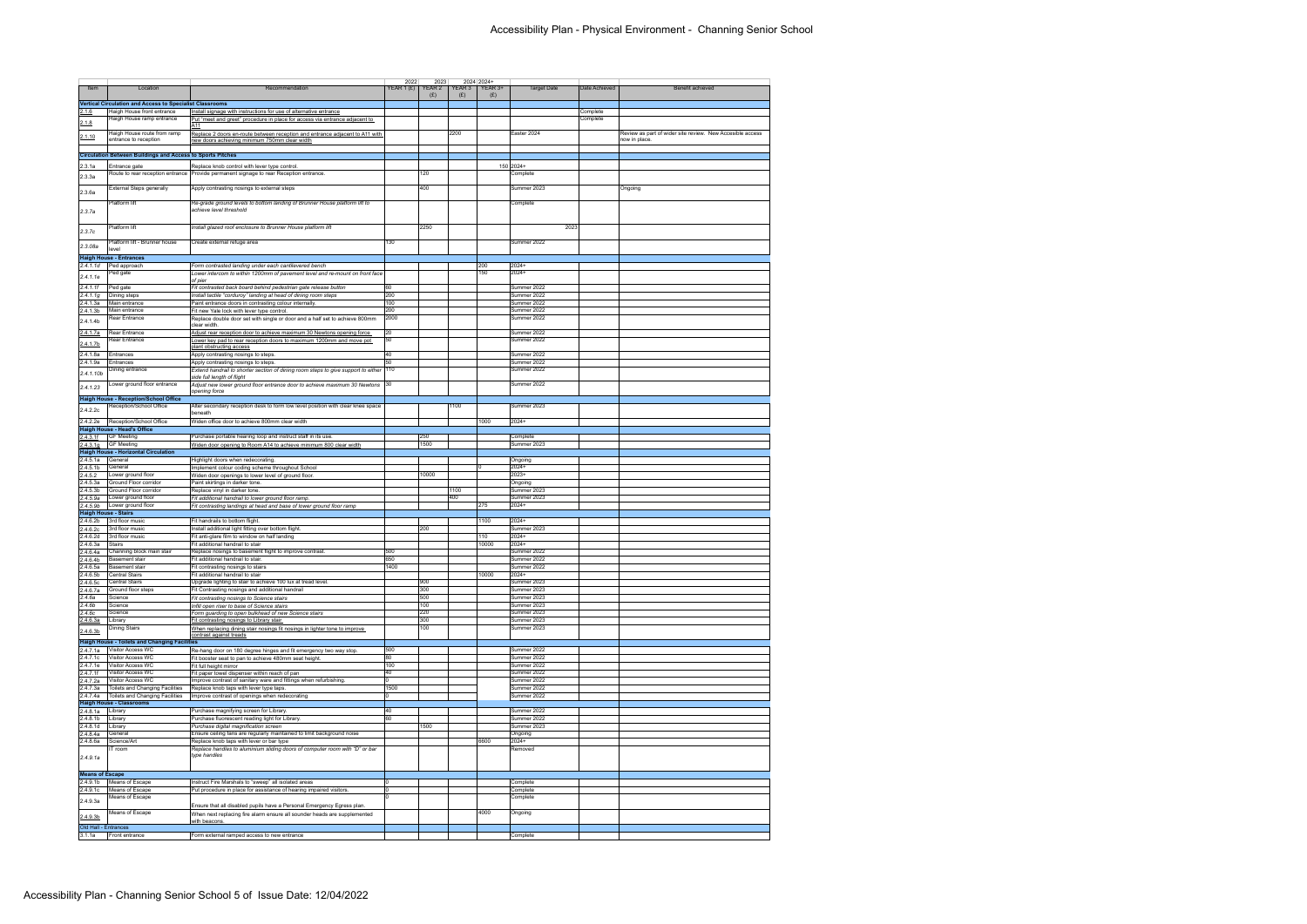|                                    | Front entrance                                                                 | Remove external doorset and replace with door and a half set to achieve                                                    |            |            | 1900 | $2024+$                                                 |  |
|------------------------------------|--------------------------------------------------------------------------------|----------------------------------------------------------------------------------------------------------------------------|------------|------------|------|---------------------------------------------------------|--|
| 3.1.1 <sub>b</sub>                 |                                                                                | 800mm clear width                                                                                                          |            |            |      |                                                         |  |
| 3.1.1c                             | Front entrance                                                                 | Replace internal door set with new door and a half set to achieve 800 clear                                                |            |            | 875  | $2024+$                                                 |  |
|                                    | Front entrance                                                                 | width<br>Adjust new external entrance doors to achieve maximum 30 Newtons opening 30                                       |            |            |      | 2022                                                    |  |
| 3.1.1d                             |                                                                                | <u>force.</u>                                                                                                              |            |            |      |                                                         |  |
|                                    | Rear Entrance                                                                  |                                                                                                                            |            |            | 1900 | $2024+$                                                 |  |
| 3.1.4a                             |                                                                                | Fit new external door set to rear to achieve 800mm through a single leaf.                                                  |            |            |      |                                                         |  |
| 3.1.4 <sub>b</sub>                 | Rear Entrance                                                                  | Adjust rear doors to achieve maximum 30 Newtons opening force.                                                             | 30         |            |      | 2022                                                    |  |
|                                    | Rear Entrance                                                                  | Widen pavement adjacent to rear doors to achieve minimum 1200mm clear                                                      |            |            | 2000 | $2024+$                                                 |  |
| 3.1.4c                             |                                                                                | <u>width</u>                                                                                                               |            |            |      |                                                         |  |
| Old Hall - Hall                    |                                                                                |                                                                                                                            |            |            |      |                                                         |  |
|                                    | Hall                                                                           | Fit hearing loop to Hall dependent on usage.                                                                               |            |            |      | 3000 Hall redesigned. No longer<br>considerd approriate |  |
| <u>3.2.1a</u><br>Old Hall - Stairs |                                                                                |                                                                                                                            |            |            |      |                                                         |  |
| 3.4.1a                             | Stairs                                                                         | Infill open risers with steel plate                                                                                        |            |            | 1400 | $2024+$                                                 |  |
| 3.4.1 <sub>b</sub>                 | Stairs                                                                         | Fit contrasting nosings to new stairs                                                                                      |            |            | 660  | $2024+$                                                 |  |
|                                    | 6th Form Centre (Now Music Centre)<br>General                                  | Adjust closers to achieve 30 Newtons opening force.                                                                        |            | 200        |      | Summer 2023                                             |  |
| 4.7a<br>4.2.2a                     | Access WC                                                                      | Re-hang door to accessible WC to swing outwards.                                                                           |            | 150        |      | Summer 2023                                             |  |
| 4.2.3a                             | Access WC                                                                      | Fit hand dryer within reach of accessible WC pan                                                                           |            | 35         |      | Summer 2023                                             |  |
| 4.2.3 <sub>b</sub>                 | Access WC                                                                      | Fit back rest to WC pan                                                                                                    |            | 50         |      | Summer 2023                                             |  |
| 4.2.3.c                            | Access WC                                                                      | Fit fixed vertical rail to side of WC pan.                                                                                 |            | 35         |      | Summer 2023                                             |  |
| 4.2.3e<br>4.2.3f                   | Access WC<br>Access WC                                                         | Fit fixed vertical rail to basin<br>Install pull cord alarm to accessible WC                                               |            | 35<br>500  |      | Summer 2023<br>Summer 2023                              |  |
| 4.2.3g                             | Access WC                                                                      | Re-fit toilet roll dispenser on side wall within reach of pan.                                                             |            | 20         |      | Summer 2023                                             |  |
|                                    | <b>Brunner House - Entrances</b>                                               |                                                                                                                            |            |            |      |                                                         |  |
| 8.1.1                              | Entrances                                                                      |                                                                                                                            |            |            | 1900 | $2024+$                                                 |  |
| 8.1.2                              | Entrances                                                                      | Replace double doors with door and a half set to achieve 800mm clear width<br>Install short ramp to rear entrance.         |            |            | 1100 | 2024+                                                   |  |
|                                    | <b>Brunner House - Toilets</b>                                                 |                                                                                                                            |            |            |      |                                                         |  |
| 8.2.1                              | <b>Toilets</b>                                                                 | Provide additional signage to indicate position of accessible toilet                                                       |            | 110        |      | Summer 2023                                             |  |
| 8.2.2                              | Access WC                                                                      | Move compartment doors clear of accessible toilet entrance or re-hang to                                                   |            | 500        |      | Summer 2023                                             |  |
|                                    |                                                                                | swing in opposite direction.                                                                                               |            |            |      |                                                         |  |
| 8.2.3<br>8.2.4                     | Access WC<br><b>Access WC</b>                                                  | Re-hang door and fit emergency two way stop.<br>Adjust closer to achieve maximum 30 Newtons opening force.                 |            | 400<br>20  |      | Summer 2023<br>Summer 2023                              |  |
| 8.2.5                              | Access WC                                                                      | Fit chain or cord to rear of door.                                                                                         |            | 65         |      | Summer 2023                                             |  |
| 8.2.6                              | Access WC                                                                      | Fit horizontal grab rail to rear of door                                                                                   |            | 65         |      | Summer 2023                                             |  |
| 8.2.7                              | Access WC                                                                      | Replace existing radiator with low surface temperature radiator                                                            |            | 200        |      | Summer 2023                                             |  |
| 8.2.9<br>8.2.10                    | Access WC<br>Access WC                                                         | Re-fix WC pan against rear wall.                                                                                           |            | 250<br>250 |      | Summer 2023<br>Summer 2023                              |  |
| 8.2.11                             | Access WC                                                                      | Re-fit basin on side wall within 150mm of pan.<br>Fit new "Part M" grab rail pack in compliance with best practice.        |            | 250        |      | Summer 2023                                             |  |
| 8.2.12                             | Access WC                                                                      | Re-position miscellaneous fittings to suit new layout.                                                                     |            | 80         |      | Summer 2023                                             |  |
| 8.2.14                             | Access WC                                                                      | Install additional light fitting to achieve average maintained illuminance of 200                                          |            | 200        |      | Summer 2023                                             |  |
|                                    |                                                                                | lux.                                                                                                                       |            |            |      |                                                         |  |
| 8.2.15                             | Access WC                                                                      | Re-decorate walls to improve contrast to sanitary ware when re-positioning.                                                |            | 300        |      | Summer 2023                                             |  |
|                                    |                                                                                |                                                                                                                            |            |            |      |                                                         |  |
|                                    | Sports/Pac/6th Form - Circulation Spaces to the Perimeter of the New Buildings |                                                                                                                            |            |            |      |                                                         |  |
| 2.1                                | External Handrails gen.                                                        | Turn down ends of handrails generally                                                                                      |            |            |      |                                                         |  |
|                                    |                                                                                |                                                                                                                            |            |            | 3000 | $2024+$                                                 |  |
| 2.1                                | Ext steps to PAC                                                               | Extend tactile "corduroy paving full width of steps.                                                                       | 500        |            |      | 2022                                                    |  |
| 2.2                                | Ext steps to side of 6th form                                                  | Install wall mounted handrail.                                                                                             | 2200       |            |      | RHi to check                                            |  |
|                                    | Sports/Pac/6th Form - Entrances                                                |                                                                                                                            |            |            |      |                                                         |  |
| 3.1                                | PAC entrance                                                                   | Adjust door closers to achieve maximum 30 Newtons opening force.                                                           |            |            |      | Complete                                                |  |
| 3.2                                | Sports entrance                                                                | Replace double doors with door and a half set to achieve 800mm clear width<br>through one leaf.                            |            |            | 4000 | $2024+$                                                 |  |
| 3.2                                | Sports entrance                                                                | Lower access control point to within 1200mm of ground level.                                                               | 200        |            |      | Summer 2022                                             |  |
| 3.2                                | Sports entrance                                                                | Apply manifestation to doors.                                                                                              | 0          |            |      | Summer 2022                                             |  |
| 3.3                                | PE entrance<br>Sports/Pac/6th Form - Horizontal Circulation                    | Remove loose mat and replace with fixed matwell.                                                                           | 500        |            |      | Summer 2022                                             |  |
| 4.1                                | PAC entrance lobby                                                             | Improve contrast of black-out doors to outer lobby.                                                                        |            |            |      | <b>Further Review</b>                                   |  |
| 4.2                                | PAC entrance lobby                                                             | Move door release button adjacent to doors                                                                                 | 500        |            |      | Summer 2022                                             |  |
| 4.3                                | LGF corridor - PAC                                                             | Improve contrast of doors to toilet corridor.                                                                              |            |            |      | <b>Further Review</b>                                   |  |
|                                    | Sports/Pac/6th Form - Internal Doors                                           | Adjust door closers to achieve maximum 30 Newtons opening force                                                            |            |            |      | Easter 2018 - defects                                   |  |
| 5.2                                | General                                                                        | throughout                                                                                                                 |            |            |      | Complete                                                |  |
|                                    | Sports/Pac/6th Form - Stairs                                                   |                                                                                                                            |            |            |      |                                                         |  |
| 6.2<br>6.2                         | Sports stairs Igf - ugf<br>Sports stairs lobby                                 | Improve lighting to half landing to achieve 100 lux at the tread.<br>Fit permanent signage directing users to Sports Hall. | 250<br>150 |            |      | Summer 2022<br>Not agreed                               |  |
|                                    | Sports/Pac/6th Form - Platform Lift                                            |                                                                                                                            |            |            |      |                                                         |  |
| 7.1                                |                                                                                | Install lift signs to lobby at each level.                                                                                 | 350        |            |      | Summer Term 2022                                        |  |
| 7.1                                |                                                                                | Apply transfer around control panel to highlight.                                                                          | 200        |            |      | Summer Term 2022                                        |  |
| 7.1<br>7.1                         |                                                                                | Apply manifestation to door<br>Upgrade lighting to achieve 200 lux at the panel.                                           | 250        |            |      | Summer Term 2022<br>Summer Term 2022                    |  |
|                                    |                                                                                | Install sign indicating that users must "press and hold" floor level buttons to                                            |            |            |      |                                                         |  |
| 7.1                                |                                                                                | operate lift.                                                                                                              | 100        |            |      | Summer Term 2022                                        |  |
|                                    | Sports/Pac/6th Form - Toilets and Changing Rooms                               |                                                                                                                            |            |            |      |                                                         |  |
| 8.1<br>8.2                         | Toilets gen.                                                                   | Fit full lever taps<br>Improve contrast of dispensers                                                                      |            |            |      | $2024+$<br>2024+                                        |  |
| 8.3                                | Toilets gen.<br>Toilets gen.                                                   | Improve contrast of WC pans                                                                                                |            |            |      | $2024+$                                                 |  |
| 8.4                                | Toilets gen.                                                                   | Improve contrast of cubicle door openings                                                                                  |            |            | 1000 | $2024+$                                                 |  |
| 8.5                                | Showers gen.                                                                   | Fit lever controls to showers units when replacing                                                                         |            |            |      | $2024+$                                                 |  |
|                                    |                                                                                | Provide signage adjacent to lift confirming position of accessible cubicles at                                             |            |            |      |                                                         |  |
| 8.5.1<br>8.6                       | Accessible WCs<br>Accessible WCs                                               | each level.<br>Improve contrast of dispensers when replacing                                                               |            | 375        |      | 2023<br>$2024+$                                         |  |
| 8.6                                | Accessible WCs                                                                 | Move towel dispensers within reach of pan.                                                                                 |            | 90         |      | 2023                                                    |  |
| 8.7                                | Access WC & Shower                                                             | Improve contrast of reset button face plate.                                                                               |            |            | 50   | $2024+$                                                 |  |
| 8.7                                | Access WC & Shower                                                             | Move flush handle to opposite side of cistern                                                                              |            | 30         |      | 2023                                                    |  |
| 8.7                                | Access WC & Shower                                                             | Lower mirror or fit full height mirror with base a maximum of 780mm above floor<br>level.                                  |            | 100        |      | 2023                                                    |  |
| 8.7                                | Access WC & Shower                                                             | Lower shower seat to 480mm above floor level.                                                                              |            | 50         |      | 2023                                                    |  |
| 8.8                                | PAC AWC                                                                        | Fit back rest.                                                                                                             |            | 10         |      | 2023                                                    |  |
| 8.8                                | <b>PAC AWC</b>                                                                 | Fit additional vertical rail to rear of WC pan                                                                             |            | 0          |      | 2023                                                    |  |
| 8.9<br>8.9                         | 6th Form AWC<br>6th Form AWC                                                   | Adjust door to achieve maximum 30 Newtons opening force.<br>Fit sign to door.                                              |            | ١o<br>50   |      | 2023<br>2023                                            |  |
| 8.9                                | 6th Form AWC                                                                   | Fit fixed vertical rail behind WC pan                                                                                      |            | 10         |      | 2023                                                    |  |
| 8.9                                | 6th Form AWC                                                                   | Fit additional hook at 1050mm above floor level                                                                            |            | 25         |      | 2023                                                    |  |
| 8.9                                | 6th Form AWC                                                                   | Hand flush handle                                                                                                          |            | 30         |      | 2023                                                    |  |
| 8.9<br>8.9                         | 6th Form AWC<br>6th Form AWC                                                   | Extend alarm cord to within 100mm of floor level<br>Improve contrast of reset button face plate when replacing             |            |            | 50   | 2022<br>2024+                                           |  |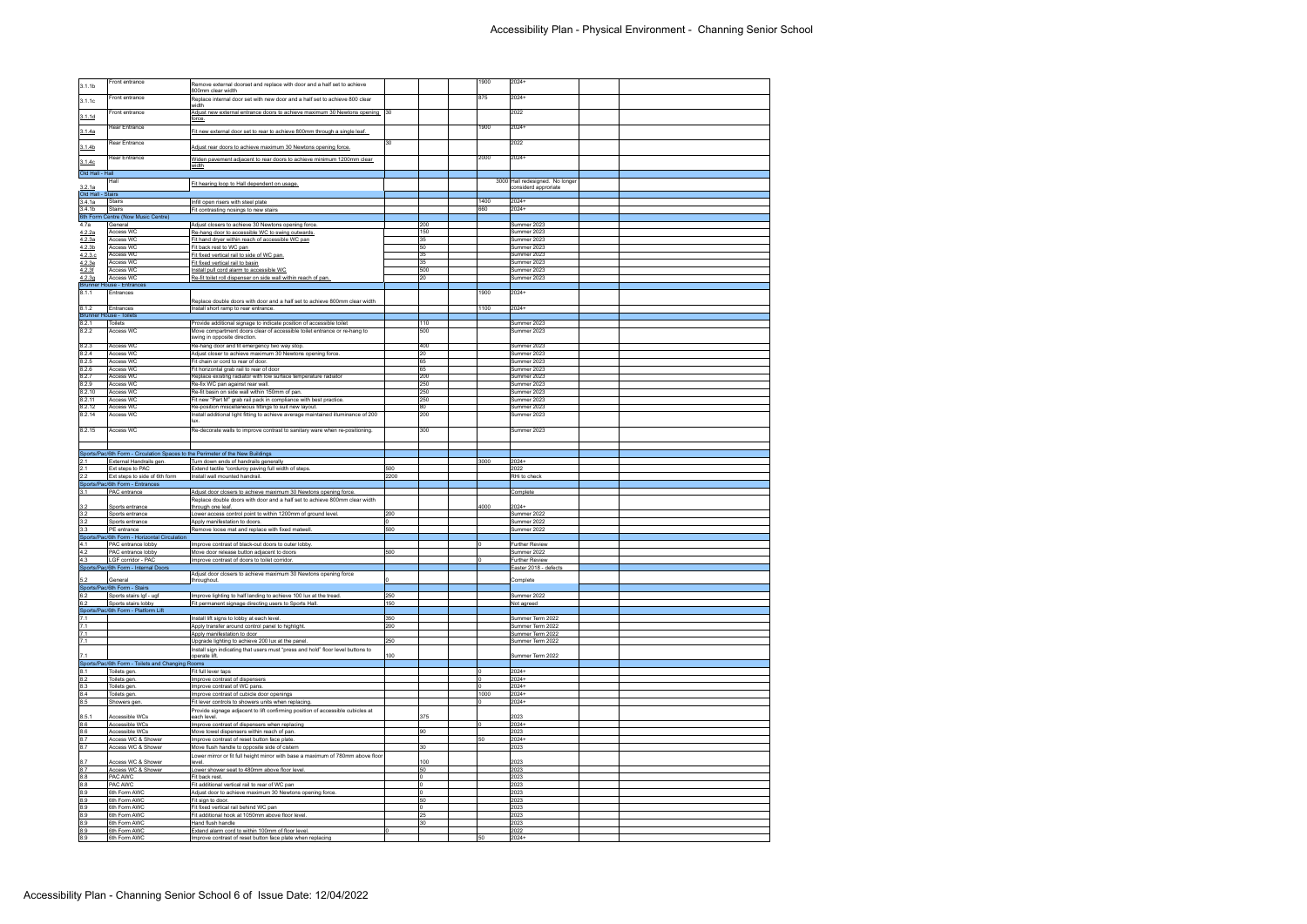| 8.9  | 6th Form AWC                          | Lower mirror to 780mm above floor level or fit full height mirror   |         | 100     |        |         | Easter 2018 - defects |  |
|------|---------------------------------------|---------------------------------------------------------------------|---------|---------|--------|---------|-----------------------|--|
| 8.1  | <b>GF Toilets</b>                     | Improve contrast of basins and sanitary ware generally.             |         |         |        |         | 2024+                 |  |
|      | Sports/Pac/6th Form - Fitness Suite   |                                                                     |         |         |        |         |                       |  |
| 10.1 |                                       | Adjust closers to achieve maximum 30 Newtons opening force.         |         |         |        |         | Complete              |  |
| 10.2 |                                       | Purchase hand bike.                                                 |         |         |        | 2500    | 2024+                 |  |
|      | Sports/Pac/6th Form - P.A.C           |                                                                     |         |         |        |         |                       |  |
| 11.1 |                                       | Install loop signage at each seating level.                         | 150     |         |        |         | Summer 2022           |  |
| 11.3 |                                       | Purchase chairs with arm rests                                      |         | 1350    |        |         | Summer 2023           |  |
| 11.4 |                                       | Replace some bench seating with more formal seating with arm rests. |         |         |        | 3000    | 2024+                 |  |
| 11.5 |                                       | Ensure new steps are fitted with handrails.                         |         |         |        |         | Complete              |  |
|      | Sports/Pac/6th Form - Means of Escape |                                                                     |         |         |        |         |                       |  |
| 14.3 |                                       | Install signage to refuges                                          | 550     |         |        |         | Easter 2022           |  |
| 14.5 |                                       | Purchase evacuation chairs                                          | 2000    |         |        |         | Summer Term 2022      |  |
|      |                                       |                                                                     |         |         |        |         |                       |  |
|      |                                       |                                                                     | £15,840 | £23,555 | £2,600 | £61,920 |                       |  |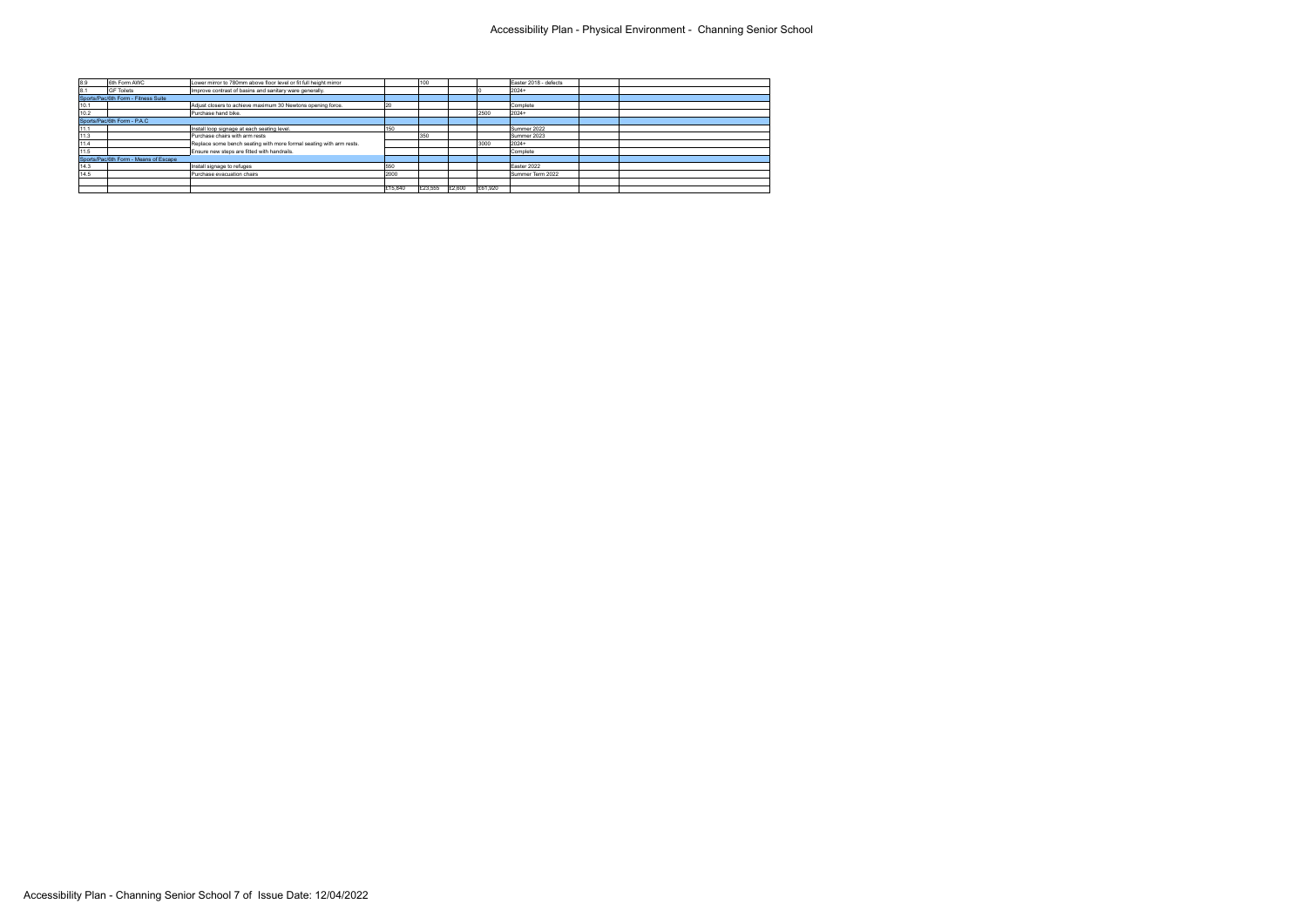| <b>Cost Collection</b> |                                                                             |             |             |           |             |             |  |  |
|------------------------|-----------------------------------------------------------------------------|-------------|-------------|-----------|-------------|-------------|--|--|
|                        |                                                                             |             |             |           |             |             |  |  |
|                        |                                                                             | Year 1      | Year 2      | Year 3    | Year 3+     | Total       |  |  |
|                        | 1 Curriculum                                                                | $\mathbf 0$ | $\mathbf 0$ | $\pmb{0}$ | $\mathbf 0$ | $\mathbf 0$ |  |  |
| 2                      | Information                                                                 | 0           | 0           | $\pmb{0}$ | 0           | 0           |  |  |
|                        | 3 Physical                                                                  | £15,840     | £23,555     | £2,600    | £61,920     | £41,995     |  |  |
|                        |                                                                             |             |             |           |             |             |  |  |
|                        | Total                                                                       | 15840       | 23555       | 2600      | 61920       |             |  |  |
|                        |                                                                             |             |             |           |             |             |  |  |
|                        | N.B. Costs exclude VAT, Professional Fees and Statutory application charges |             |             |           |             |             |  |  |
|                        |                                                                             |             |             |           |             |             |  |  |
|                        |                                                                             |             |             |           |             |             |  |  |
|                        |                                                                             |             |             |           |             |             |  |  |
|                        |                                                                             |             |             |           |             |             |  |  |
|                        |                                                                             |             |             |           |             |             |  |  |
|                        |                                                                             |             |             |           |             |             |  |  |
|                        |                                                                             |             |             |           |             |             |  |  |
|                        |                                                                             |             |             |           |             |             |  |  |
|                        |                                                                             |             |             |           |             |             |  |  |
|                        |                                                                             |             |             |           |             |             |  |  |
|                        |                                                                             |             |             |           |             |             |  |  |
|                        |                                                                             |             |             |           |             |             |  |  |
|                        |                                                                             |             |             |           |             |             |  |  |
|                        |                                                                             |             |             |           |             |             |  |  |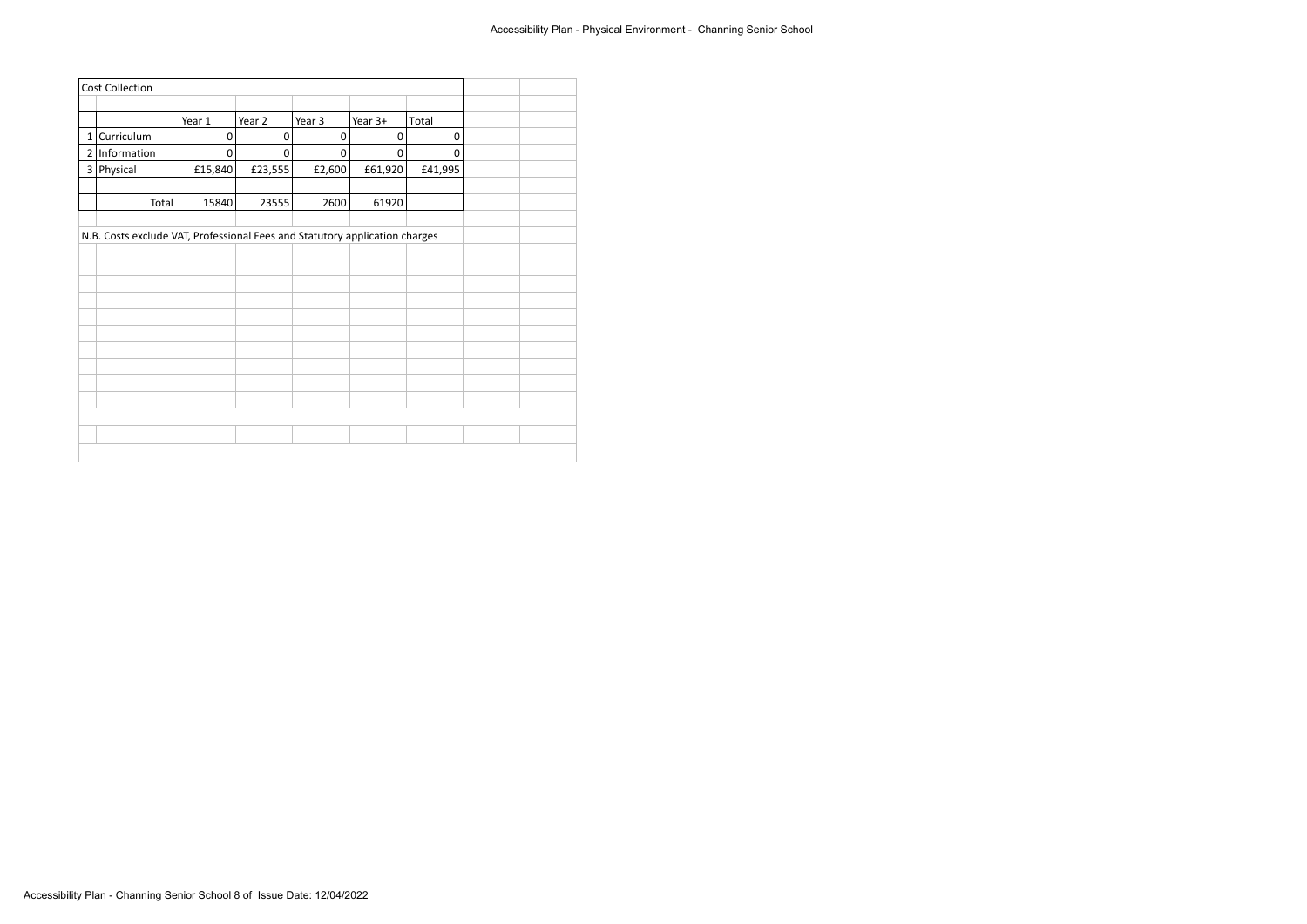## **CHANNING SENIOR SCHOOL ACCESSTOTHE CURRICULUM**

## PLANNING FOR PUPILSWITH DISABILITIES AND ADDITIONAL LEARNING NEEDS 2022-2024

Revised Feb 2022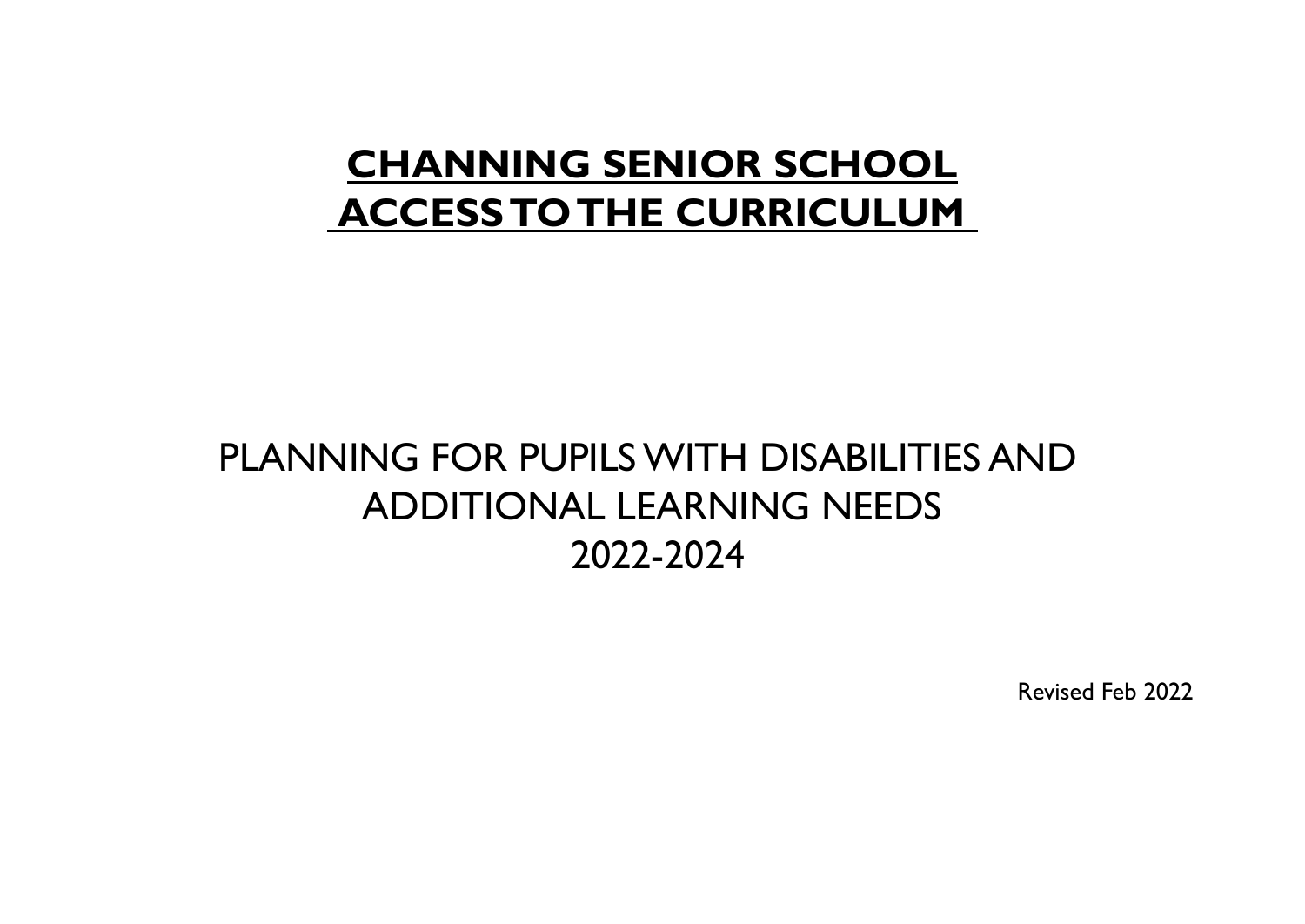| Target                                       | Strategy                                                                                                                                                                                                                                                                                                                              | $\sf{Time}$ frame      |
|----------------------------------------------|---------------------------------------------------------------------------------------------------------------------------------------------------------------------------------------------------------------------------------------------------------------------------------------------------------------------------------------|------------------------|
|                                              |                                                                                                                                                                                                                                                                                                                                       |                        |
| Increase accessibility of Entrance procedure | Computer usage allowed if already in use at<br>present school                                                                                                                                                                                                                                                                         | In place               |
|                                              |                                                                                                                                                                                                                                                                                                                                       |                        |
|                                              | Review strategy with other consortium schools In place                                                                                                                                                                                                                                                                                |                        |
|                                              |                                                                                                                                                                                                                                                                                                                                       |                        |
|                                              | Make tailored provision for sitting exams if<br>required including separate rooms for those<br>requiring additional time.                                                                                                                                                                                                             | In place               |
|                                              |                                                                                                                                                                                                                                                                                                                                       |                        |
|                                              | Private visits and tours with prospective<br>parents to evaluate access and to discuss any<br>particular needs.                                                                                                                                                                                                                       | In place (as required) |
|                                              |                                                                                                                                                                                                                                                                                                                                       |                        |
| Improving Access to the curriculum           | Whole intake screening for potential learning<br>difficulties with Lucid Rapid Test in Year 7. Year<br>9 screened for possible access arrangements<br>with Lucid EXACT.<br>Students on the SEN registered or flagged as<br>'at risk' by the Lucid Exact Test are assessed<br>for Access Arrangements between the end of<br>Y9 and Y10 | In place               |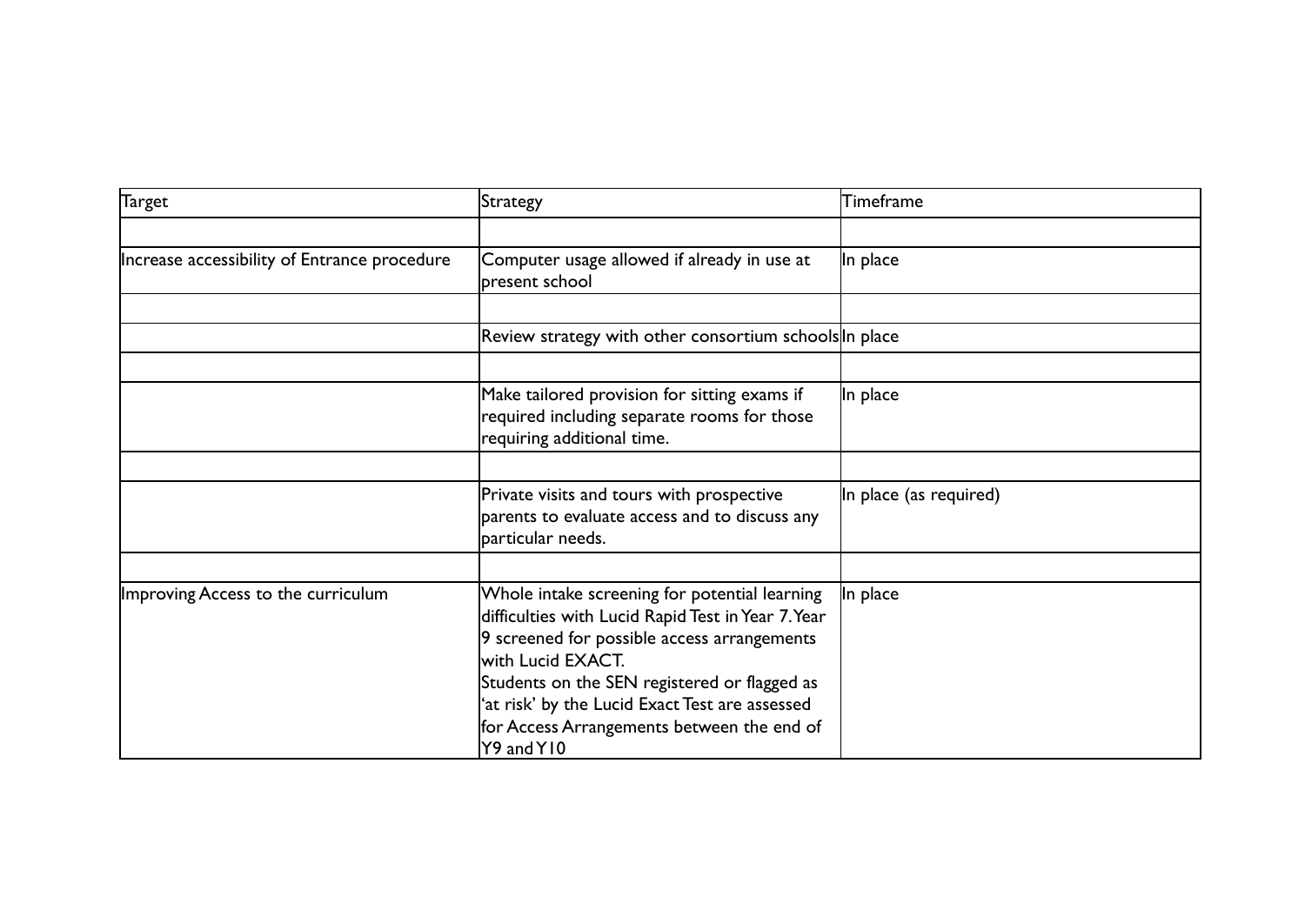| Whole staff briefing of individual girls needs<br>and ongoing review by pastoral team                                                                                                                                                        | In place        |
|----------------------------------------------------------------------------------------------------------------------------------------------------------------------------------------------------------------------------------------------|-----------------|
|                                                                                                                                                                                                                                              |                 |
| Staff briefed on strategies to help with                                                                                                                                                                                                     | In place        |
| Hearing difficulties<br>Dyspraxia<br>Visual disorders<br><b>Dyslexia</b><br><b>ASC</b><br><b>ADHD</b><br>Information on coping with specific needs<br>covered at<br>-Regular Inset<br>- Staff briefings<br>- Presentations at staff meetings | In place        |
| Information/literature in the staff shared area                                                                                                                                                                                              |                 |
| Learning Passports (JS) and Personal Learning<br>Plans (SS) to be drawn up for all girls with<br>learning difficulties and published to staff on<br>intranet and also made available in staff -shared<br>ldrive                              | In place        |
| Appoint dedicated focal point for additional<br>learning                                                                                                                                                                                     | SENCO appointed |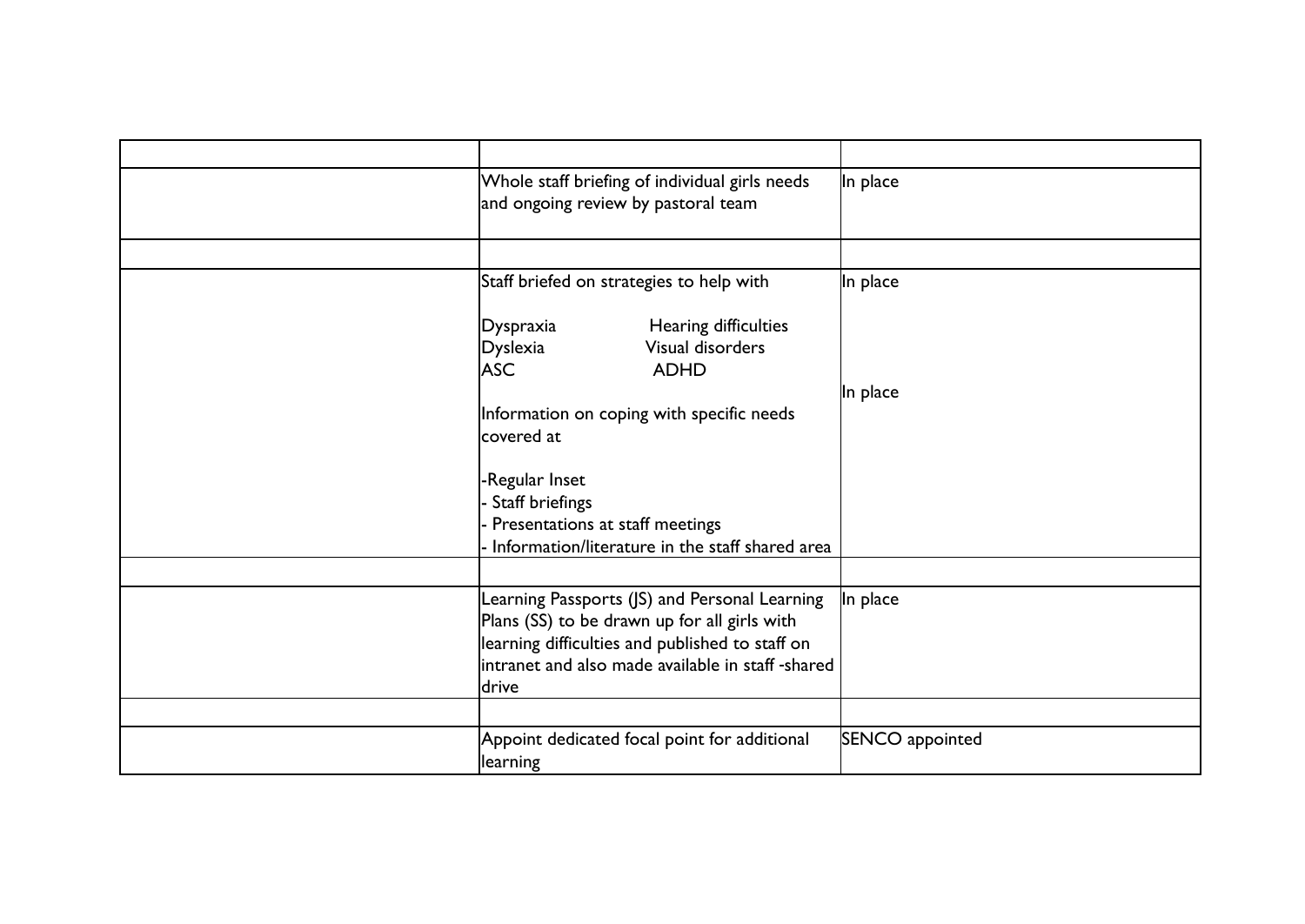| One SpLD specialist teacher in JS and SS<br>respectively providing individual or small group<br>support to students with SpLD.                           | 2 SpLD specialist teachers appointed |
|----------------------------------------------------------------------------------------------------------------------------------------------------------|--------------------------------------|
|                                                                                                                                                          |                                      |
| Lab Technicians and Art technicians trained as<br>required to support girls with physical<br>disabilities                                                | In place                             |
|                                                                                                                                                          |                                      |
| Curriculum materials to be provided in form as $As$ required<br>appropriate for pupils (eg large type) as<br>necessary.                                  |                                      |
|                                                                                                                                                          |                                      |
| Computer usage allowed in class as required /<br>recommended by SENCO                                                                                    | In place                             |
|                                                                                                                                                          |                                      |
| Room layout to be adjusted as required to<br>accommodate disabled or temporarily impaired<br>pupils. Teacher manages seating plans in all<br>situations. | As required                          |
|                                                                                                                                                          |                                      |
| For drama and plays when required deliver in<br>the round rather than on stage in order to<br>improve access.                                            | As required                          |
|                                                                                                                                                          |                                      |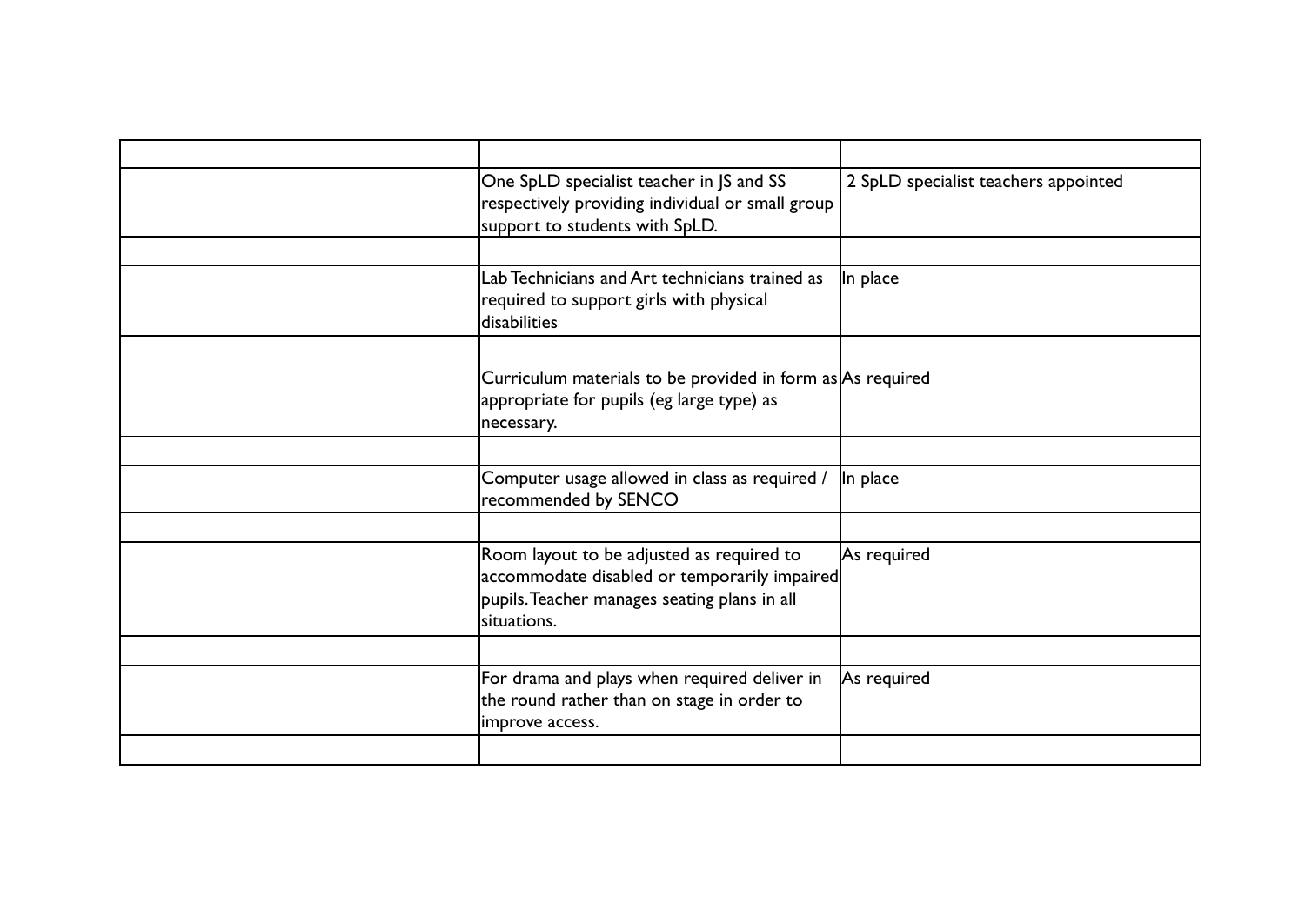|                      | Some girls have a degree of hearing                       | In place.                                    |
|----------------------|-----------------------------------------------------------|----------------------------------------------|
|                      | impairment. Classroom teachers are informed               |                                              |
|                      | of hearing loss and given practical advice. Staff         | Two pupils with EHCP. Annual review with LAs |
|                      | training on supporting students with hearing              | and dedicated support provided as required   |
|                      | impairment and correct use of hearing                     |                                              |
|                      | equipment delivered by the local authority's              |                                              |
|                      | Qualified Specialist Teacher of the Deaf                  |                                              |
|                      | Support is provided by consultation with the              |                                              |
|                      | local health authority and specialist agencies as         |                                              |
|                      | required.                                                 |                                              |
|                      |                                                           |                                              |
|                      | Progress is monitored by class teachers and               |                                              |
|                      | form tutors, the Head of Section and the                  |                                              |
|                      | <b>SENCO</b>                                              |                                              |
|                      |                                                           |                                              |
|                      | Care plans are drawn by the school nurse to               |                                              |
|                      | support students with SEMH difficulties, in               | In place                                     |
|                      | consultation with relevant outside agencies,              |                                              |
|                      | students and their parents. Care plans are                |                                              |
|                      | available to staff on schoolbase, the nurse's             |                                              |
|                      | office and Deputy Head office.                            |                                              |
|                      |                                                           |                                              |
| Assessment and Exams | Special arrangements including additional time,  In place |                                              |
|                      | computer use, larger print etc                            |                                              |
|                      |                                                           |                                              |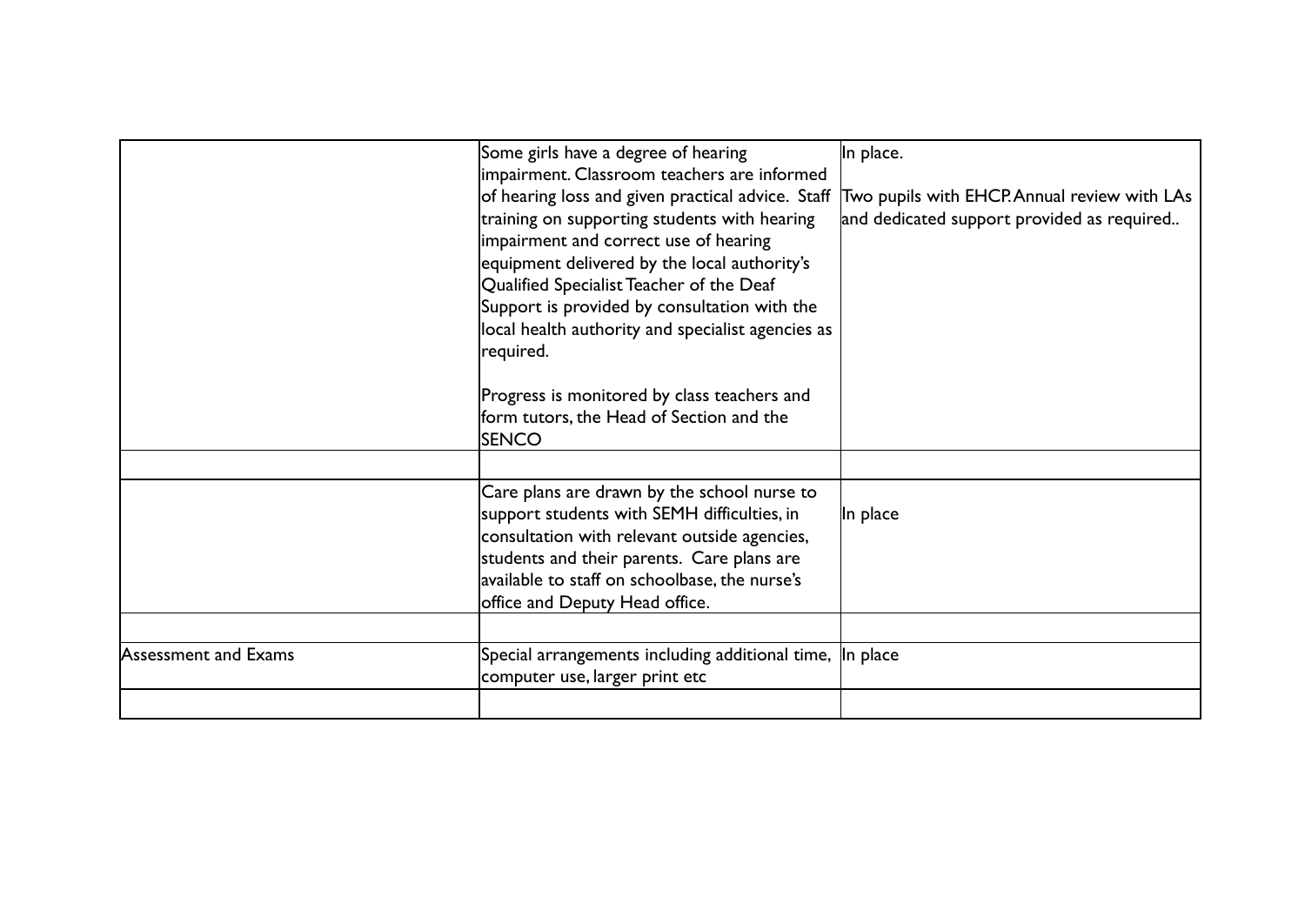|                             | Allow girls with specific needs greater access<br>to toilet/bathroom facilities.<br>Allowed to leave without asking in order to<br>reduce embarrassment                                                             | In place |
|-----------------------------|---------------------------------------------------------------------------------------------------------------------------------------------------------------------------------------------------------------------|----------|
| Access to school facilities | See school disability access plans for Senior<br>School and Fairseat                                                                                                                                                | In place |
|                             | Special provision for meals for pupils with<br>disabilities or eating disorders:<br>use of nurses room<br>$\sim$<br>staff to assist with carrying if required<br>buddies provided to provide support and<br>company | In place |
|                             | School takes account of special dietary<br>requirements and allergies in provision of food.                                                                                                                         | In place |
| Interaction with peers      | Strong anti-bullying policy with whole<br>community enforcement                                                                                                                                                     | In place |
|                             |                                                                                                                                                                                                                     |          |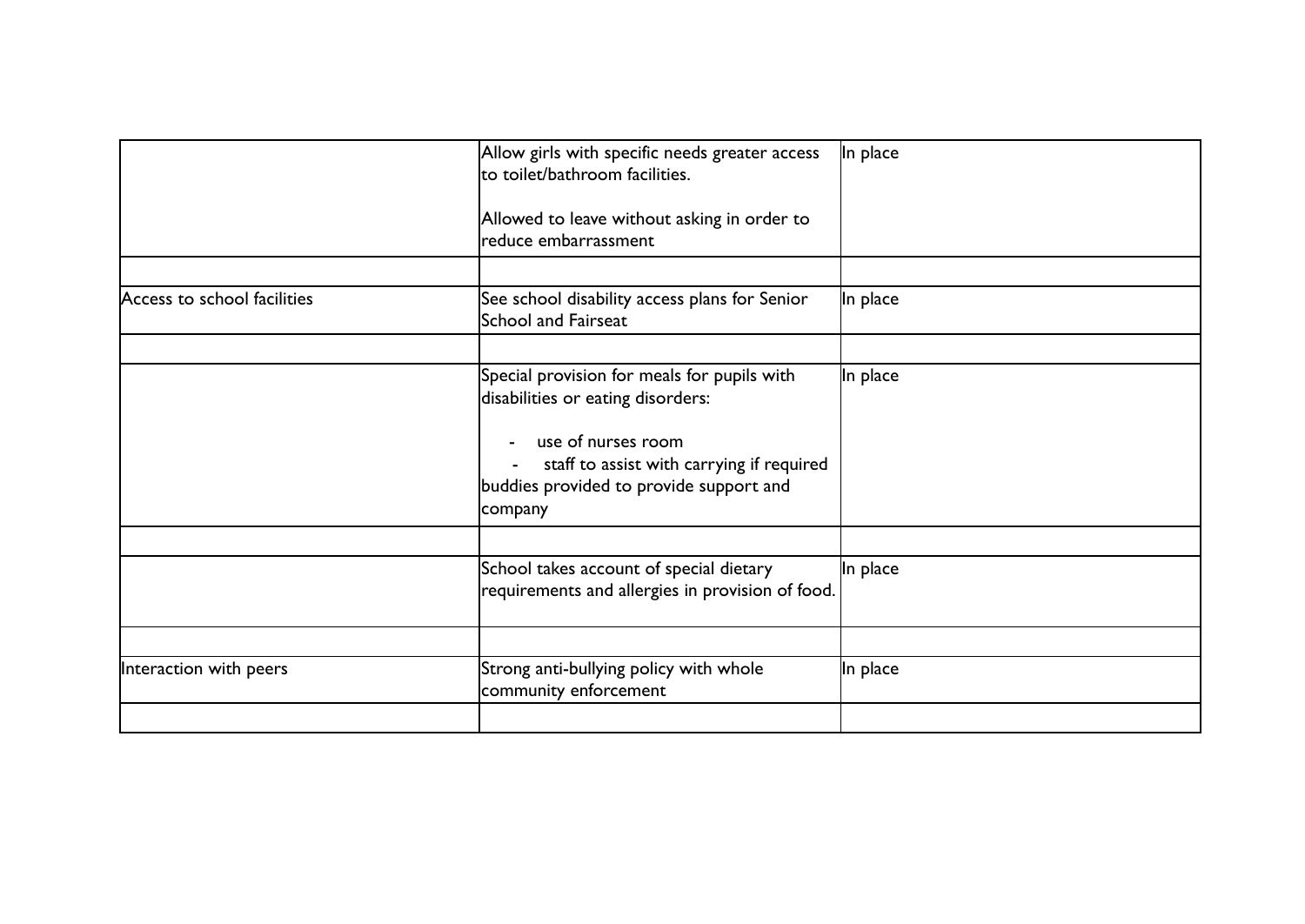|                                                                                            | Channing positive code of behaviour as laid out In place<br>to all staff and pupils. PSHE and assembly to be<br>used to propagate positive messages on<br>respect, sympathy, tolerance and equal<br>opportunities. |          |
|--------------------------------------------------------------------------------------------|--------------------------------------------------------------------------------------------------------------------------------------------------------------------------------------------------------------------|----------|
| Discipline, sanctions and exclusions                                                       | Decisions taken with regard to individual<br>lcircumstances as well as to welfare of school as<br>la whole.                                                                                                        | In place |
| School policies and procedures                                                             | To be reviewed annually to ensure that they<br>support the school's approach to equal opps<br>letc.                                                                                                                | In place |
| Management of temporary disabilities in school Make teachers and staff aware and advise on | hazards and risks. Each case to be considered<br>separately.                                                                                                                                                       | In place |
|                                                                                            | Room changes are arranged to ensure girls<br>lessons are held in accessible rooms on ground<br><b>Ifloor</b>                                                                                                       | In place |
|                                                                                            | Girls allowed to leave lessons early to avoid<br>congestion                                                                                                                                                        | In place |